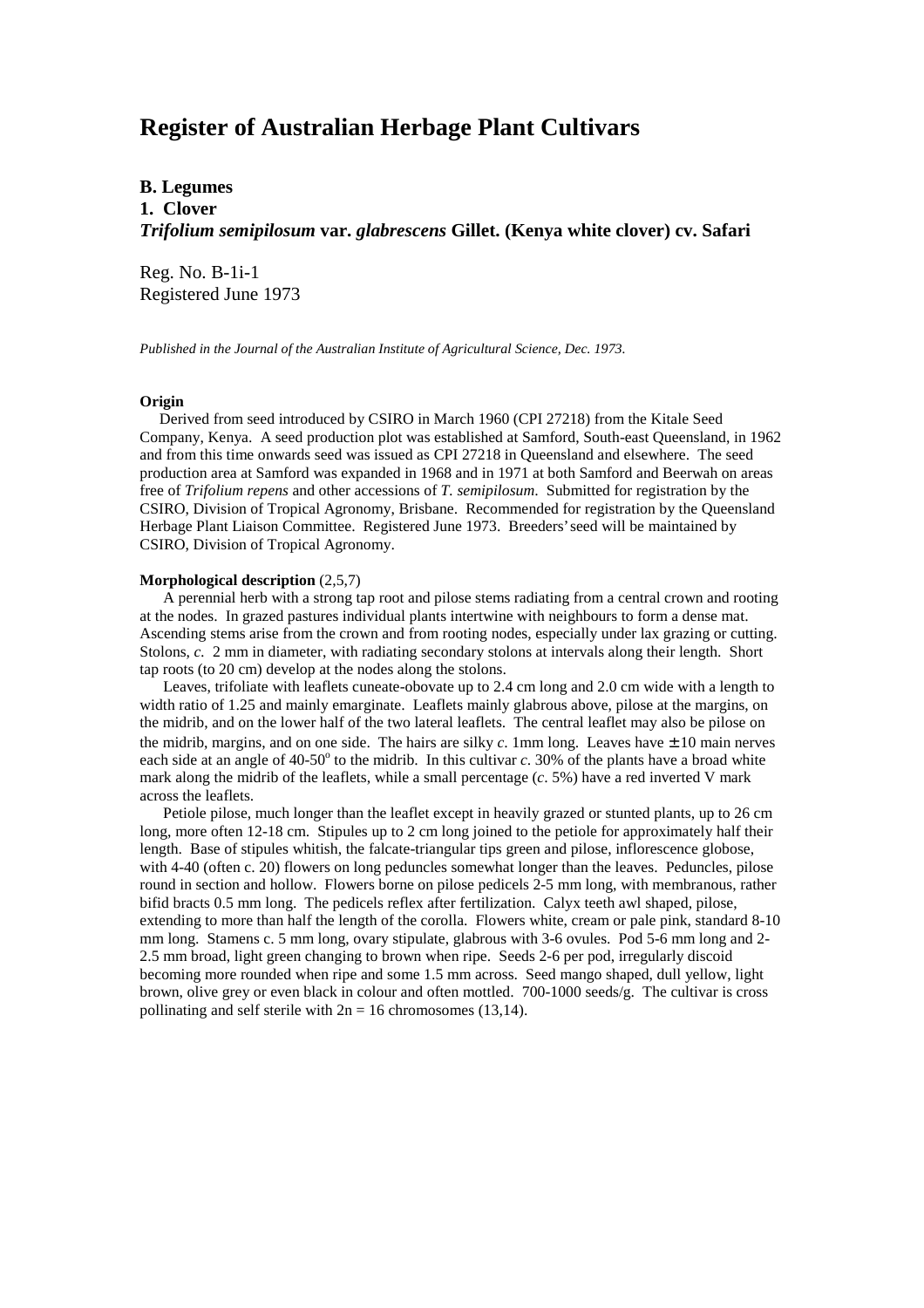### **Agronomic characters**

 Suitable for subtropical areas in Queensland and New South Wales which receive an annual rainfall of 1000 mm or more. This cultivar has been shown to be more persistent under drought conditions than *T. repens* cultivars (4,10) and to extend production into the summer period (8). Unlike *T. repens* it is capable of competing for light with associated grasses by means of its ascending stems.

 It is highly specific in its *Rhizobium* requirement, but inoculum strain CB 782 is fully effective (14,3). Nodulation failures or partial failures have been encountered in the field and these have contributed to the observed slower rate of establishment compared with white clover (7).

 The nitrogen yield of this cultivar was higher under glasshouse conditions than either CPI 21156 or CPI 25347 (14), although it gave lower dry matter yields than CPI 25347 in another experiment (14). In the field, CPI 27218 was higher yielding or equal in yield to CPI 21156, 25347, and 31996 (18). There is also evidence to suggest that cv. Safari is less affected by a virus akin to bean yellow mosaic virus than other introductions (18). However, it is very susceptible to rugose leaf curl virus. Consequently, young stands are often unproductive. Ability to overcome the virus attack results in productive pastures subsequently (6). Safari appears to be resistant to clover rust (*Uromyces trifoliirepentis*) (7) and to clover burn (*Sphaerulum trifolii*) (17).

 Compared with white clover, *T. semipilosum*, cv. Safari is less sensitive to variations in cutting management (7). In a preliminary grazing trial at Samford, cv. Safari has given a much higher clover contribution to the sward than white clover. The higher contribution of clover has been associated with higher liveweight gains in grazing steers (9). In chemical composition cv. Safari resembles white clover, except that the sodium content is low (0.05%) (8). The critical value for phosphorus is 0.23% P for dry matter yield, but may be as high as 0.3% P for protein yield (1). In glasshouse studies it is capable of better nodulation and growth at low pH and low calcium supply than New Zealand certified white clover  $(1)$ .

 In vitro dry matter digestibility of herbage cut every 4 or 8 weeks was consistently high - 75% and 71% respectively with little change throughout the year (8).

 Preliminary pen trials with ovarectomized ewes fed fresh cv. Safari have given no evidence of oestrogenic activity (11). On this, and field evidence in East Africa, no fertility problems due to oestrogens are expected with this legume.

 In a glasshouse experiment in Brisbane, flowering occurred from mid July till mid October (12), but in the field in south-east Queensland peak flowering usually occurs in May and October. Seed yields of up to 400 kg/ha have been achieved. The pods do not shatter readily and the seed needs to be scarified for high germination (7).

 In south-east Queensland and New South Wales cv. Safari should do well in areas which now grow *T. repens* successfully. I could be of particular value on the Atherton Tableland where white clover fails to persist (17). Cattle can bloat on *T. semipilosum*, but the risk may be less than on *T. repens*.